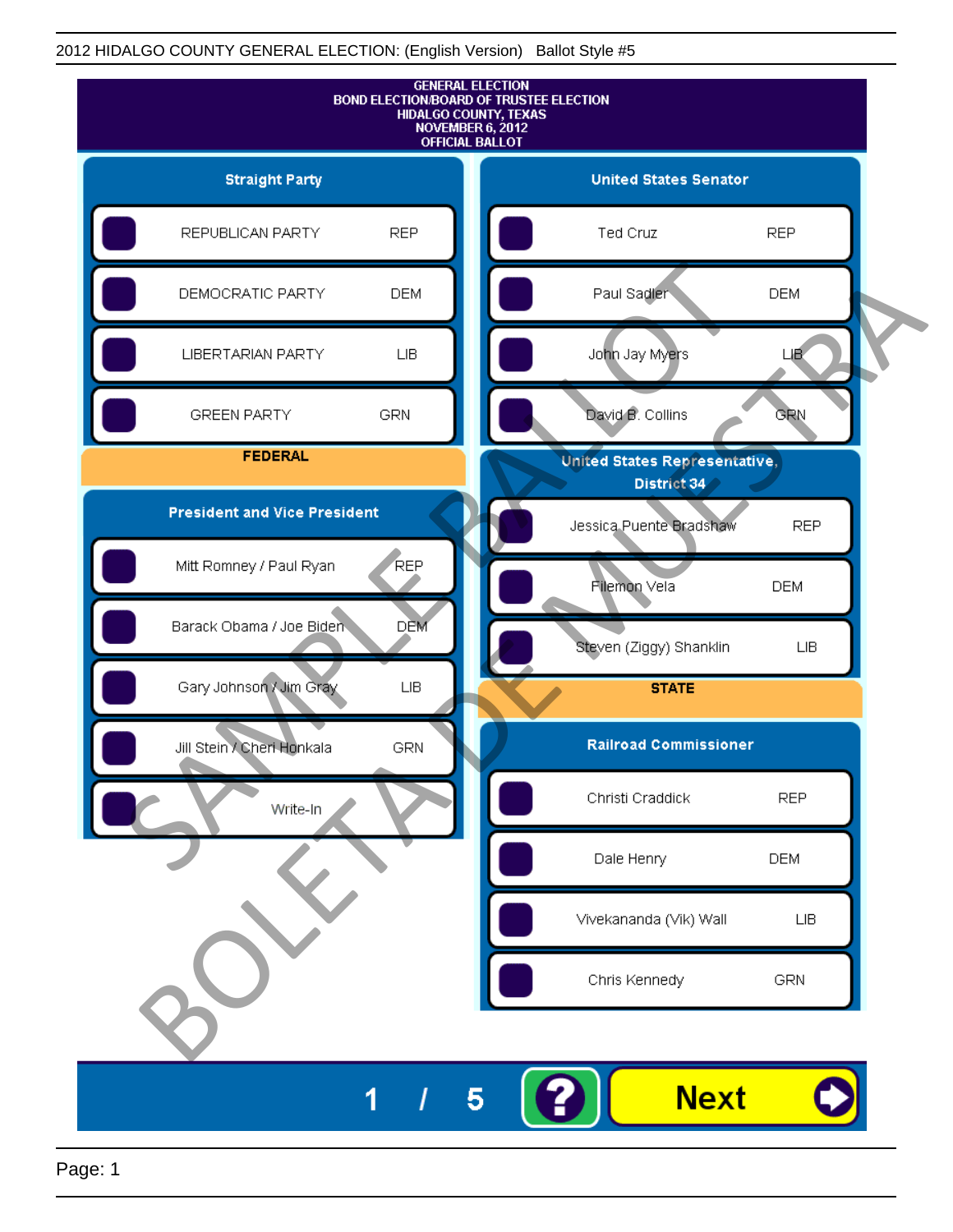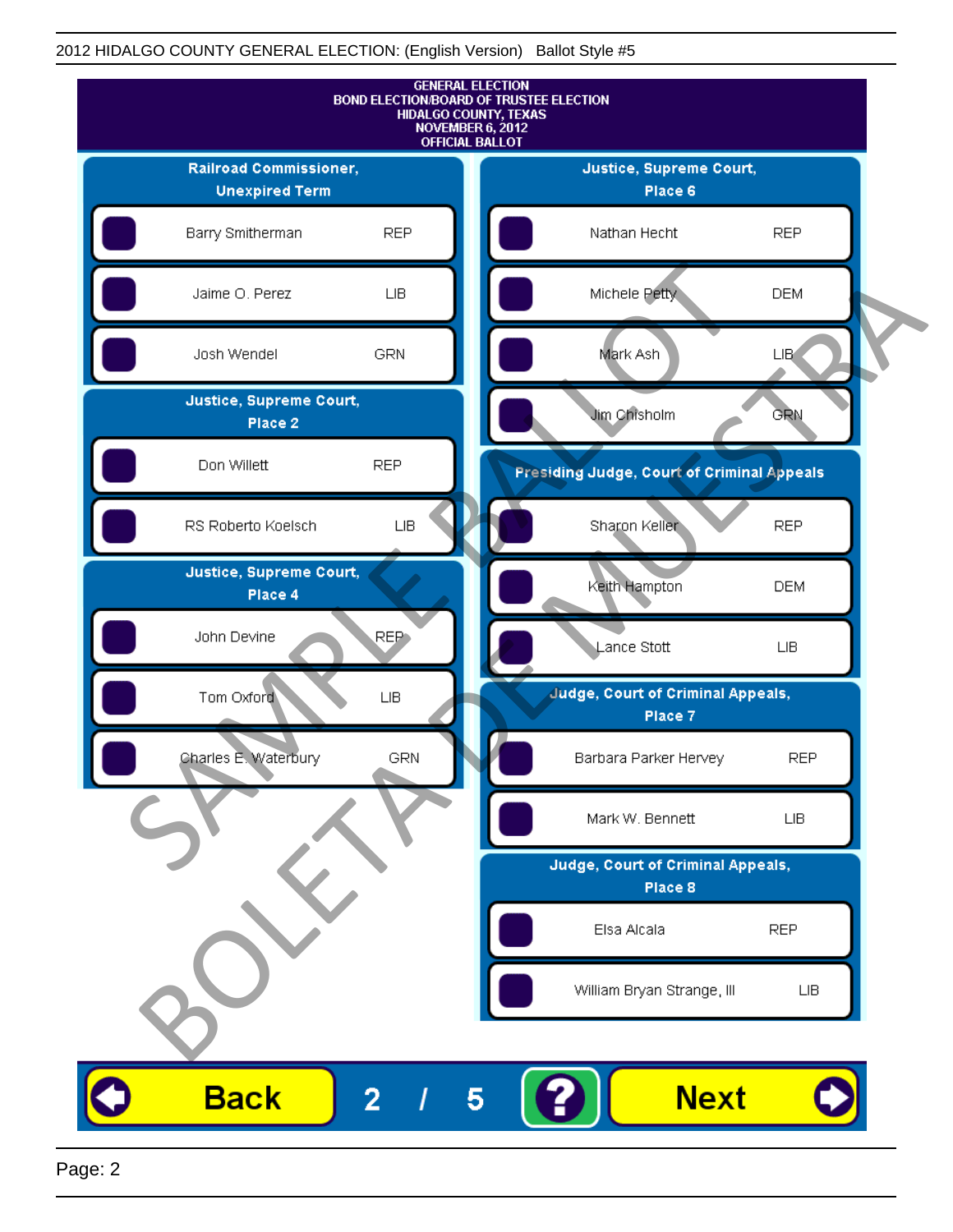

Page: 3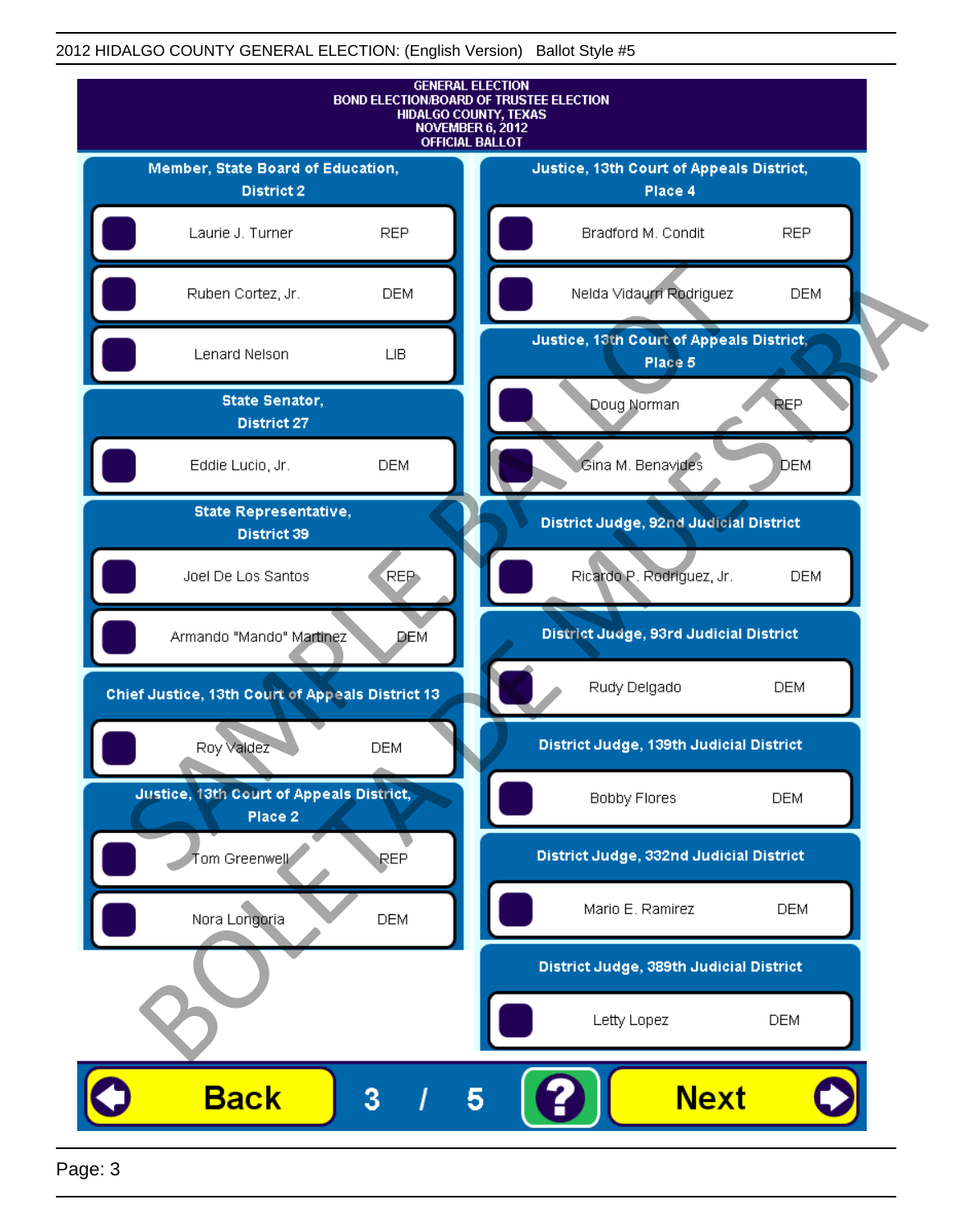

Page: 4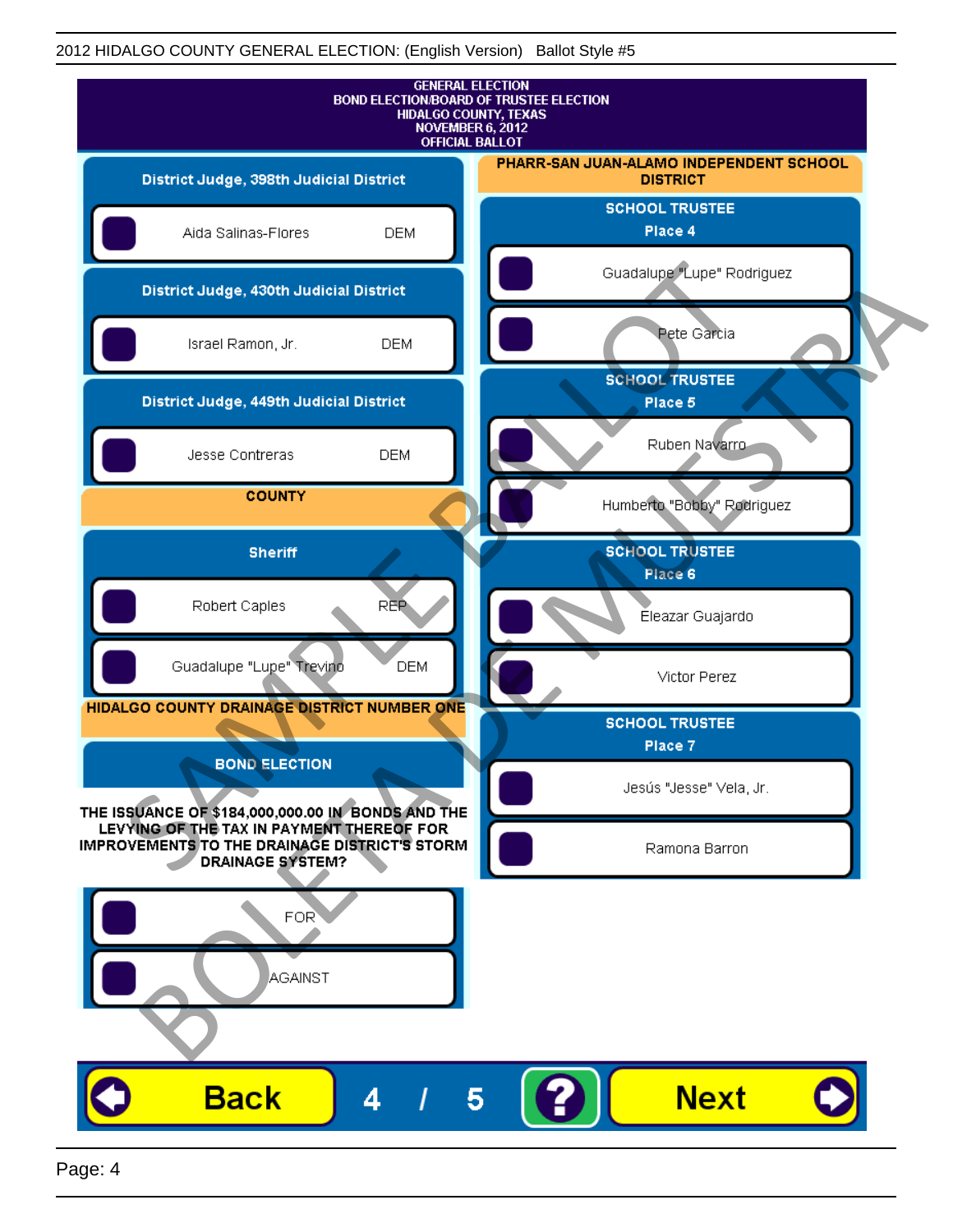# **GENERAL ELECTION** BOND ELECTION/BOARD OF TRUSTEE ELECTION<br>HIDALGO COUNTY, TEXAS<br>NOVEMBER 6, 2012<br>OFFICIAL BALLOT

Review

#### UNOPPOSED CANDIDATES DECLARED ELECTED

Judge, County Court at Law No. 7 Sergio Valdez (DEM)

County Tax Assessor-Collector

Fall Paul Visitera, Precinct No. 1<br>
County Commissioner, Precinct No. 1<br>
SAC. Cutellar JF: (DEM)<br>
County Commissioner, Precinct No. 2<br>
Ulattice of the Peace, Precinct No. 2 Place 1<br>
Counter M. "Bobby" Contrers (DEM)<br>
Ulatt County Commissioner, Precinct No. 1<br>
Accounts: A County Commissioner, Precinct No. 3<br>
Use of the Peace, Precinct No. 1<br>
Siste of the Peace, Precinct No. 1<br>
There is a control of the County Commission (DEM)<br>
There is a cont

**Back** 

5

5

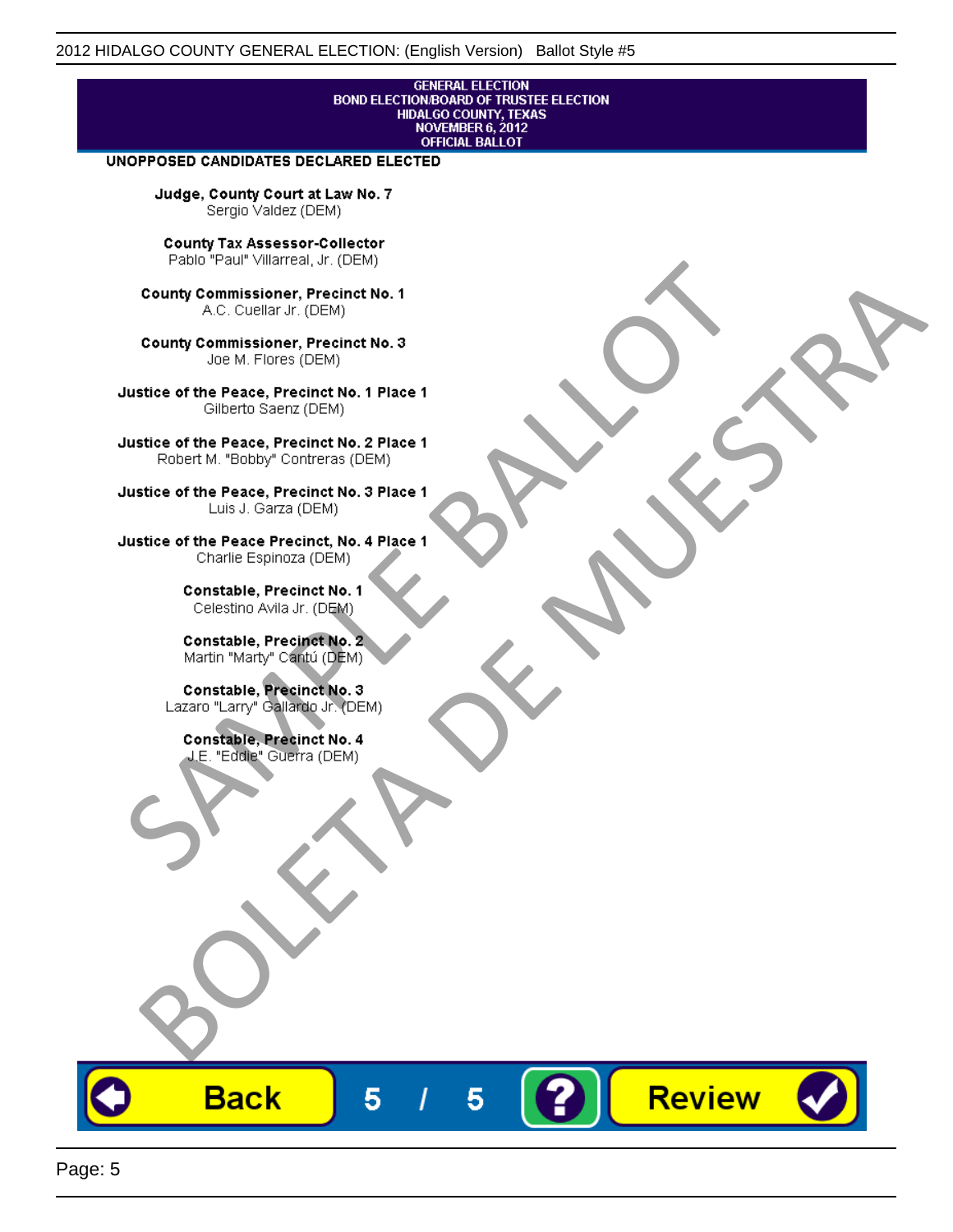## **Summary Ballot Instructions**

Press the candidate name or contest title to return to a contest.

Vote button will light up when

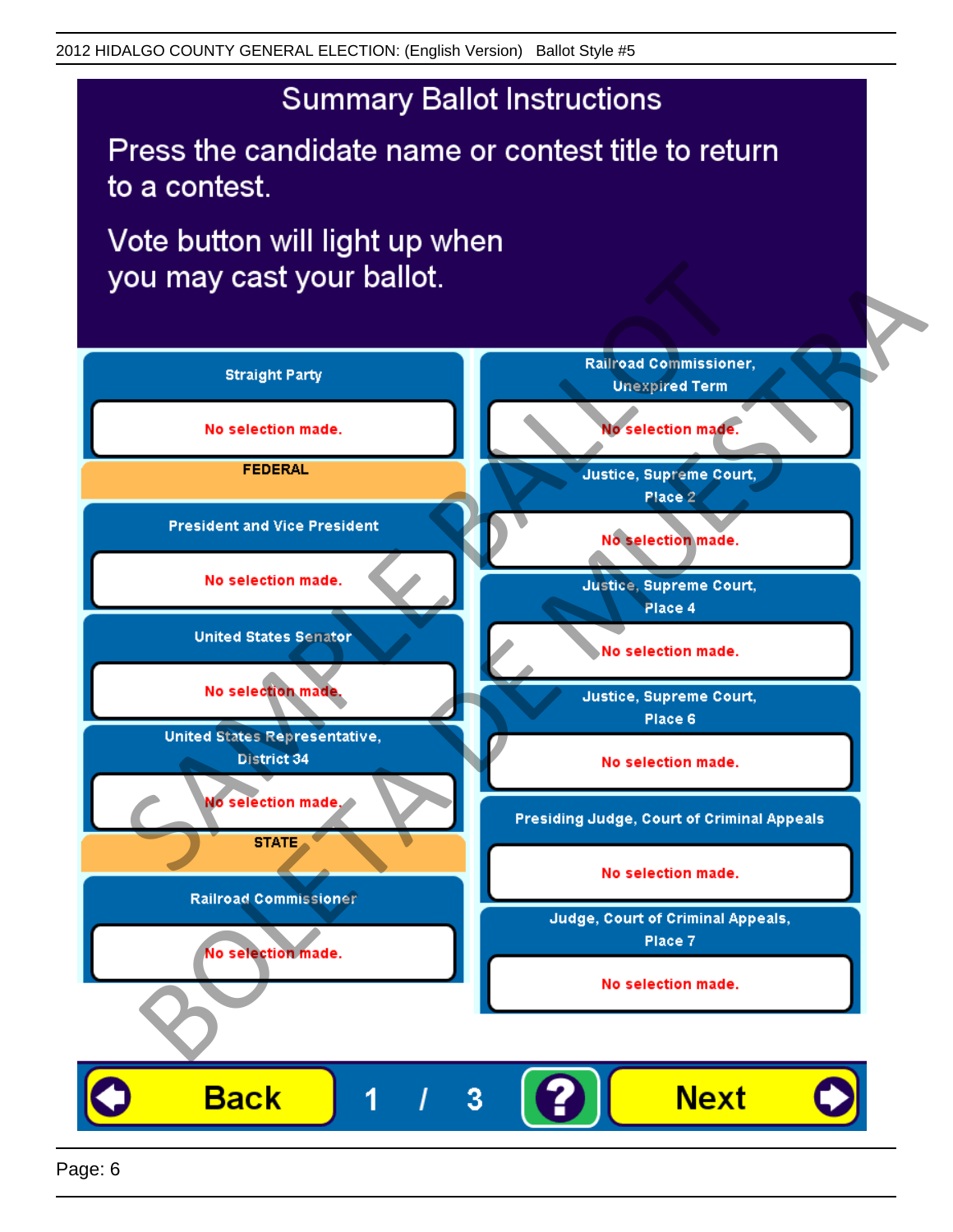## **Summary Ballot Instructions**

Press the candidate name or contest title to return to a contest.

Vote button will light up when



Page: 7